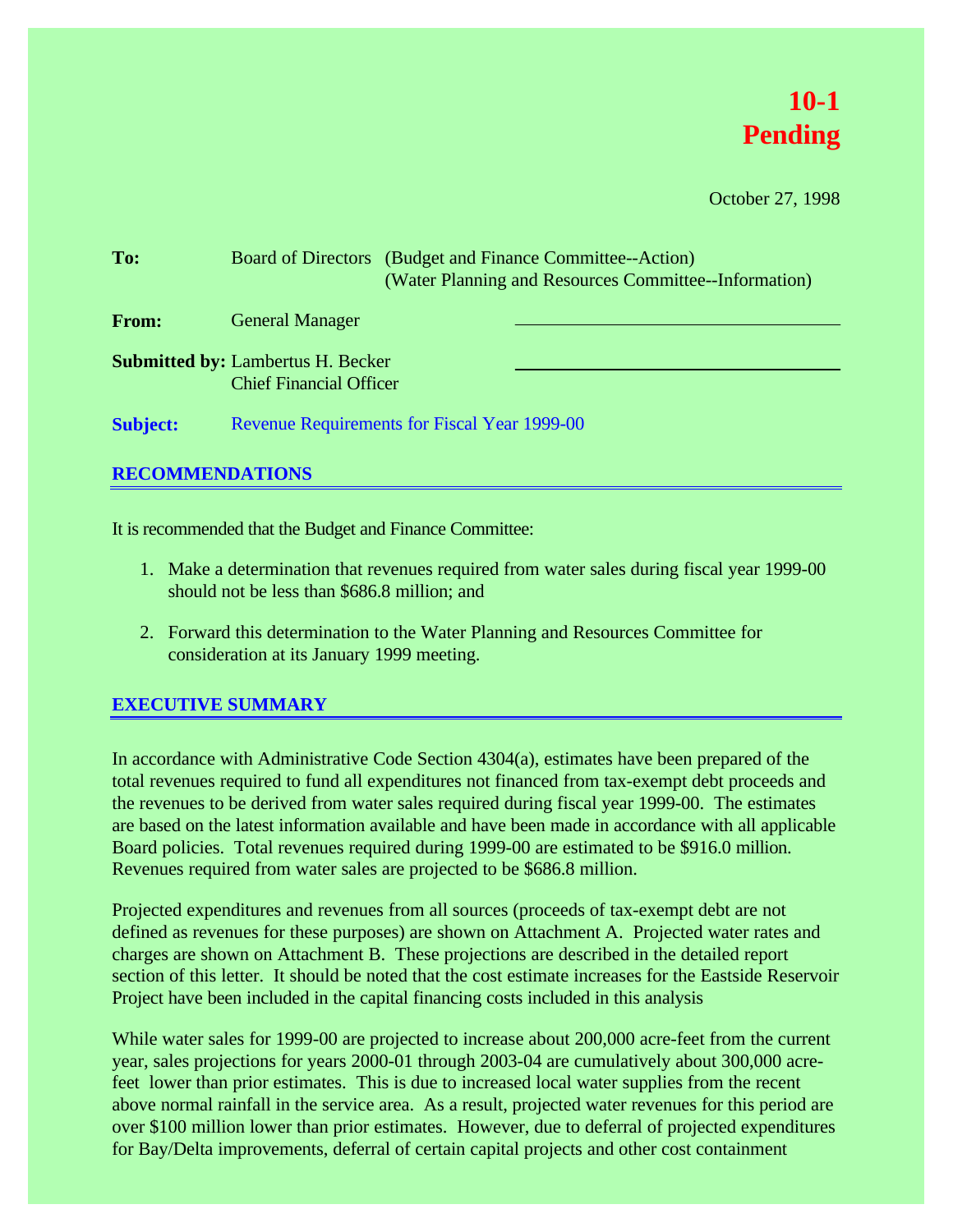efforts, projections indicate that water rates can be held below the level agreed to in the rate refinement process, consistent with the most recent projections made in August 1998. Based on the latest information available, no increase in water rates or the treatment surcharge is needed in fiscal year 1999-00. As agreed to in the rate refinement process, and approved by the Board in July 1996, an \$8 million increase in the Readiness-to-Serve Charge is scheduled for January 2000 (\$4 million of this increase will be collected during fiscal year 1999-00).

### **DETAILED REPORT**

Each fiscal year, under Section 4304(a) of the Administrative Code, the General Manager presents his recommendation of the total revenues required to fund all expenditures not financed by debt proceeds and the revenues to be derived from water sales, for the following fiscal year, to the Budget and Finance Committee. The Budget and Finance Committee makes a determination of revenue requirements for the following fiscal year at its December meeting and forwards that determination to the Water Planning and Resources Committee for consideration at its January meeting.

Based on the best cost estimates available at this time, total revenues required during 1999-00 are projected to be \$916.0 million. Revenues from property taxes, readiness-to-serve charges, connection maintenance charges, interest, power recoveries, and miscellaneous are projected to be \$229.2 million. Revenues required from water sales are projected to be \$686.8 million.

### **Major Assumptions**

The following are the major assumptions on which the expenditure and revenue requirements for fiscal year 1999-00 are based:

| <b>Water Sales Estimate</b>                     | 1.77 million acre-feet |  |  |  |  |
|-------------------------------------------------|------------------------|--|--|--|--|
| Water to Storage & Losses                       | 0.50 million acre-feet |  |  |  |  |
| Supplies – Colorado River                       | 1.26 million acre-feet |  |  |  |  |
| <b>State Water Project</b>                      | 1.01 million acre-feet |  |  |  |  |
| <b>Capital Improvement Program Expenditures</b> | \$632.4 million        |  |  |  |  |
| <b>Major Components:</b>                        |                        |  |  |  |  |
| <b>Eastside Reservoir Project</b>               | \$276.8 million        |  |  |  |  |
| <b>Inland Feeder Pipeline</b>                   | \$186.9 million        |  |  |  |  |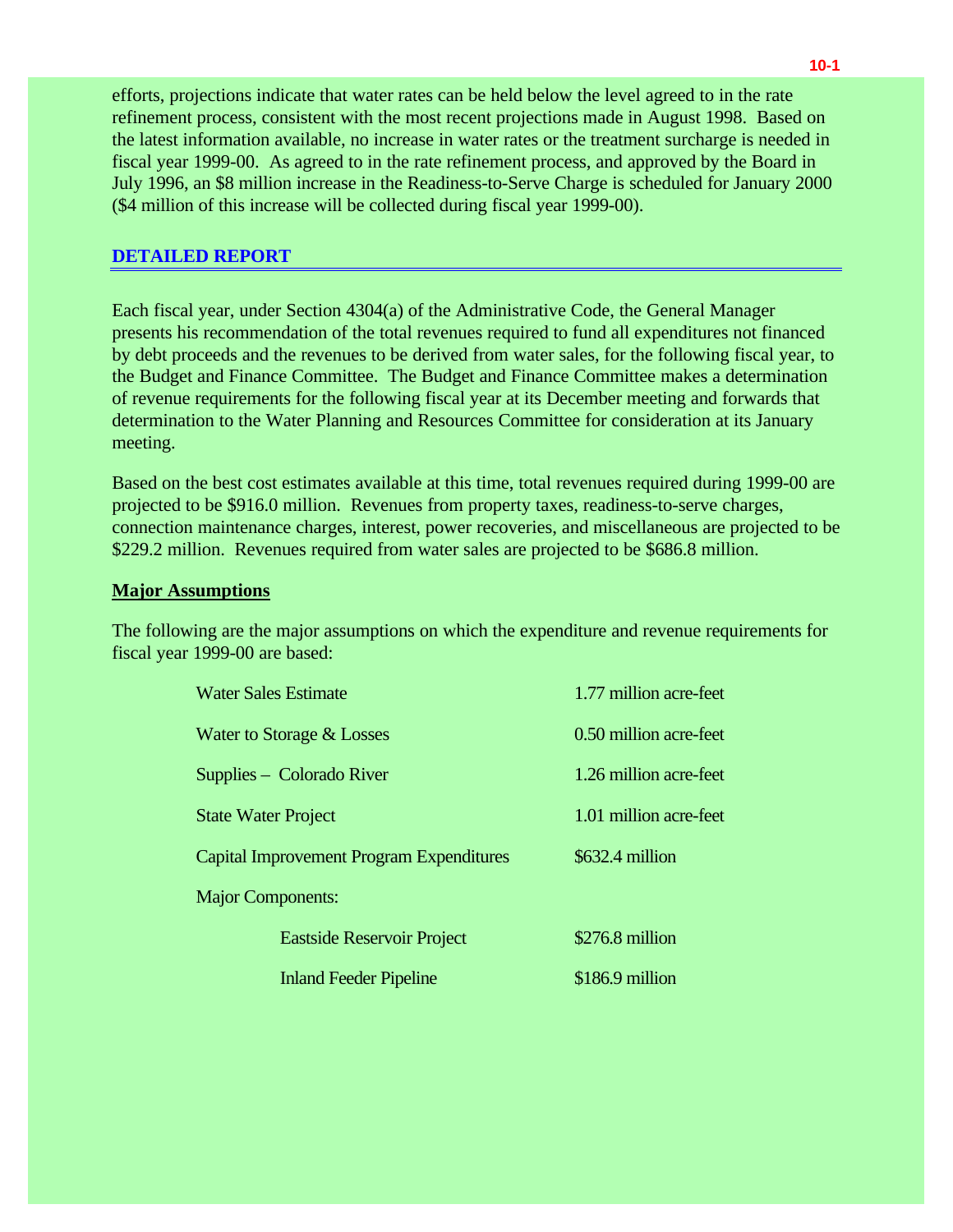### **PROJECTED COSTS FOR FISCAL YEAR 1999-00 Total = \$916.0 million**

### **State Water Project \$287.1 million**

Total costs for 1999-00 under the State Water Project (SWP) are estimated to be approximately \$287.1 million (net of projected credits and based on projected water deliveries of about 1.01 million acre-feet). This is an increase of \$29.8 million over projected actual SWP costs for the current year. Most of the increase, approximately \$19.2 million, is for power to deliver water to storage in the Eastside Reservoir Project. These delivery costs will be paid from the Water Transfer Fund.

The remaining increase is mainly due to higher power costs to meet projected increases in demands. The deregulation of the electrical power industry creates additional uncertainty about the cost of imported SWP water. Current estimates are the best available at this time and the situation will continue to be monitored closely.

It should be noted that future capital costs under the State Water Contract have been revised to reflect deferral of project improvements resulting from the CALFED process. As discussed during the past several months with various Board committees, the on-line date for an isolated delta facility is expected to be delayed beyond the year 2010 to 2015. Approximately \$300 million has been deferred over the next five years.

### **Colorado River Supplies \$35.0 million**

Colorado River Aqueduct deliveries to the member agencies are expected to total 1.26 million acre-feet. Power costs for pumping are estimated to be \$26.1 million. The estimates also include \$8.9 million for CRA programs to secure additional water supplies. Annual costs for the existing conservation agreement between MWD and IID account for \$7.9 million of this total. Additional investments of \$1.0 million in off-stream storage and conservation programs are also included. The revenue and cost impacts of the recently concluded agreement between San Diego County Water Authority and the Imperial Irrigation District have been included in the projections shown in Attachment A. It is assumed that the transfer and exchange will commence in fiscal year 2003-04.

### *Water Transfer Fund* **\$10.0 million**

The Water Transfer Fund was created to provide funding for the purchase of water transfers and to accrue funds to pay for the initial fill of the Eastside Reservoir Project. Current projections are that approximately \$10 million will be deposited in the Water Transfer Fund during fiscal year 1999-00. It is estimated that \$19.2 million will be expended from the fund during 1999-00 to begin filling the reservoir. The water to be imported to begin the reservoir fill is not included in the 1.77 million acre-feet of estimated water sales for 1999-00. The total cost of filling the Eastside Reservoir Project, which will be paid from the Water Transfer Fund, is estimated to be approximately \$50 to \$70 million. Depending on hydrologic conditions, it is projected that the reservoir fill will take from 2 to 4 years. The Water Transfer Fund is scheduled to sunset in the year 2004.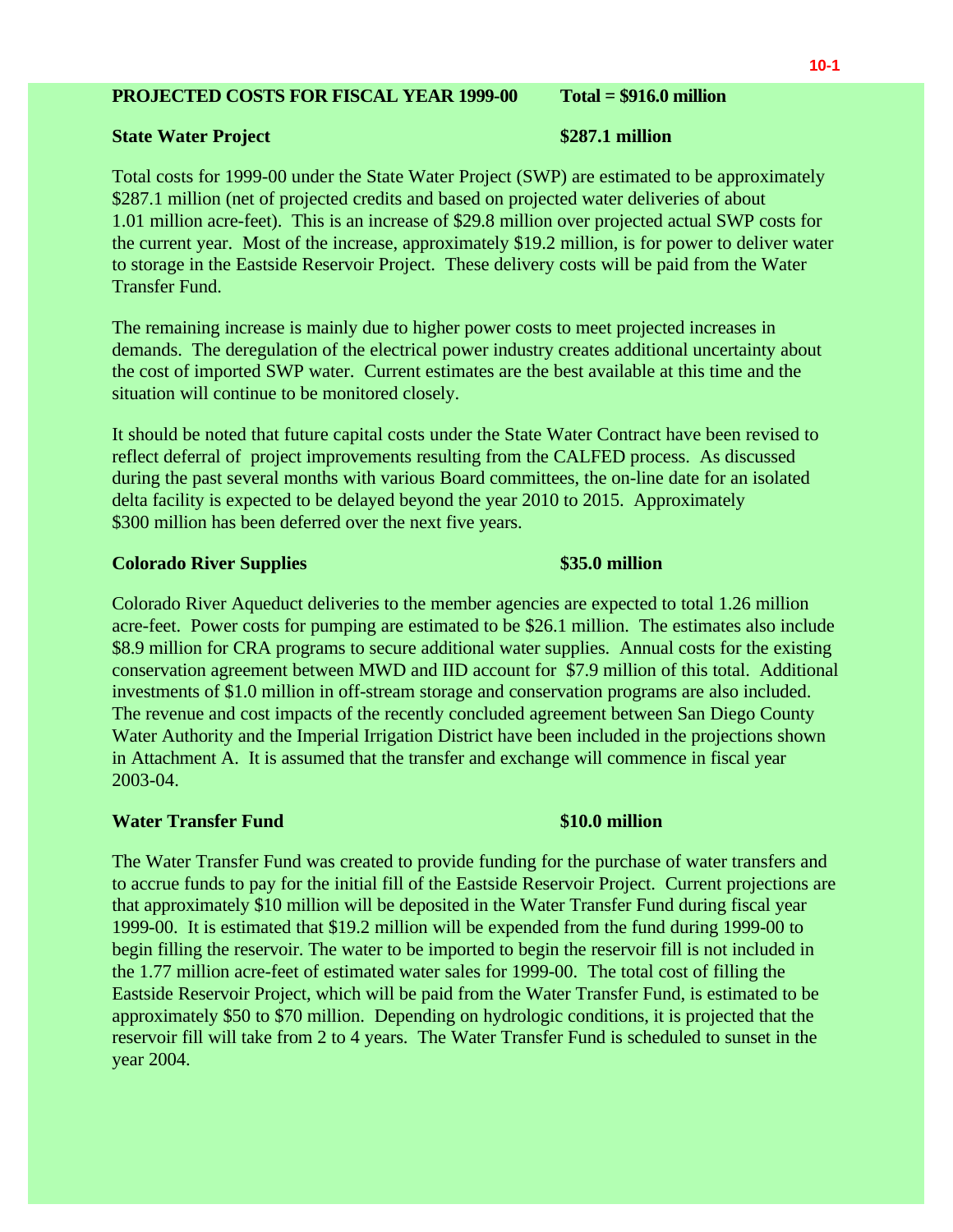### **Withdrawal from Water Transfer Fund for ESRP Fill (\$19.2 million)**

Filling of the Eastside Reservoir is scheduled to begin in November 1999. Monies will be drawn from the Water Transfer Fund to offset additional SWP costs associated with the fill.

### **Water Management Programs \$30.1 million**

Total funding in 1999-00 for water management programs is expected to increase \$4.7 million over current year projections to a total of \$30.1 million. This increase is due to increases in Metropolitan's conservation credits program and to higher yields from current local reclamation projects and groundwater recovery projects. Projected expenditures reflect the District's ongoing commitment to water conservation, local recycling projects, and groundwater cleanup. These estimates are consistent with efforts to develop local water supplies in cooperation with the member agencies and other local agencies through the Integrated Resources Planning (IRP) process.

### **MWD Capital Financing Program \$354.1 million**

Financing costs include \$201.7 million in revenue bond debt service. Also included are \$58.3 million in general obligation bond debt service and \$4.2 million in interest payments on outstanding commercial paper. The revenue bond debt service and commercial paper interest projections include effects of issuing long-term fixed-rate revenue bonds to retire \$180 million of currently outstanding commercial paper, in accordance with the General Manager's recommendation to the Board by letter dated October 27, 1998. As the Board has been informed, the projected cost of the Eastside Reservoir Project has increased by about \$220 million. This may result in increased revenue bond sales and increased future revenue bond debt service of about \$13 million per year. This assumes that the increased costs will be covered by bonded debt. Projections show that these increases can be covered from the Water Rate Stabilization Fund with no effect on water rates during the planning period.

The CIP is currently being reviewed to identify projects that can be removed or deferred. Expenditures for land acquisition are also being reexamined.

Cost estimates to finance the CIP for 1999-00 also include \$90.0 million of pay-as-you-go (PAYG) expenditures from current revenues. In addition, prior-year carry-over funds will be used for PAYG during 1999-00 as determined by the Board. The use of carry-over funds will not impact revenue requirements. The total recommended PAYG expenditures for 1999-00 will be consistent with the dynamic PAYG policy recommended in the proposed Long Range Finance Plan, if adopted by the Board, and are expected to be at least 21 percent of the total 1999-00 capital program expenditures. Total 1999-00 capital program expenditures for Metropolitan's CIP (which include payments from debt proceeds held in construction funds and payments from the PAYG Fund) are estimated to be \$632.4 million.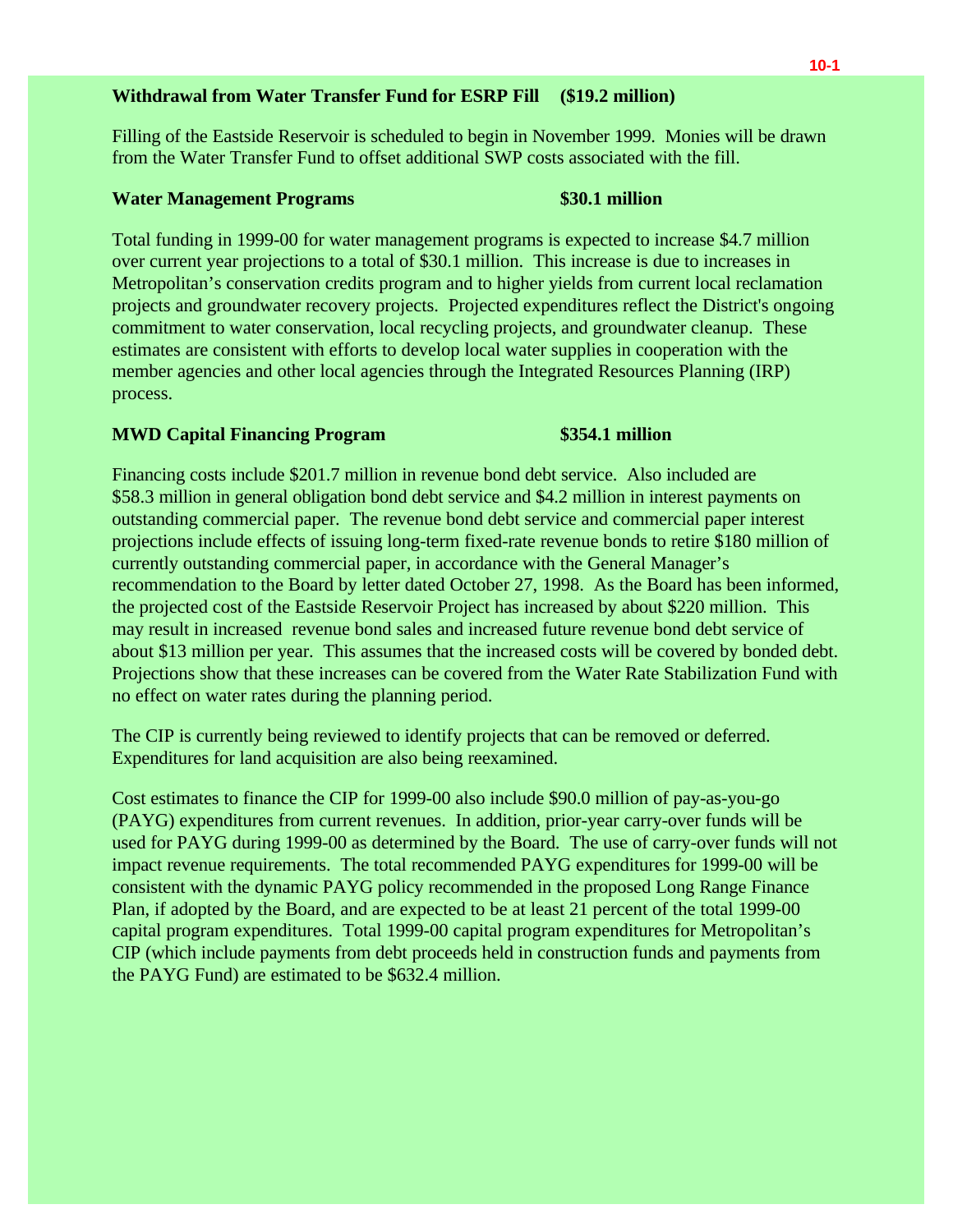### **MWD O&M and Operating Equipment \$214.7 million**

Projected base departmental Operation and Maintenance (O&M) expenditures of \$196.7 million are at the same level as the current fiscal year. The estimate is based on an assumed two percent cost escalation over the current year budget, offset by ongoing cost containment efforts. Estimated operating equipment purchases and other O&M expenditures, such as leases, association dues and insurance, total \$18.0 million. A detailed breakdown of projected O&M expenditures will be provided later during the development of the 1999-00 budget.

### **ADJUSTMENTS TO PROJECTED COSTS**

### **Adjustments in Reserves \$4.1 million**

During fiscal year 1999-00, an increase in restricted reserve balances of \$4.1 million will be required in accordance with revenue bond covenants and Board policies contained in Metropolitan's Administrative Code.

### **Headquarters Building Expenditures and Reimbursement**

As previously reported to the Board, the headquarters building project is being funded on a current basis from the General Fund. The building is being funded in this manner so that debt service payments from a long-term financing will not be paid during the period that Metropolitan is making lease payments for the Two Cal Plaza office space. Staff plans to bring a recommendation for financing the headquarters building to the Board within the next few months.

### **PROJECTED REVENUES FOR FISCAL YEAR 1999-00 Total = \$902.2 million**

Total revenues for Fiscal Year 1999-00 are projected to be \$902.2 million. Revenue from ad valorem property taxes, levied at the same rate as in 1998-99, is estimated to be \$87.7 million. Power recoveries, interest on investments, and miscellaneous revenues are projected to produce \$54.5 million.

Revenues from the readiness-to-serve charge are projected to be \$84.0 million, an increase of \$4.0 million over the current fiscal year, in accordance with the recommendations agreed to in the rate refinement process and approved by the Board in July 1996. Approximately \$3.0 million will be collected through the connection maintenance charge.

Based on the projected expenditure estimates described above, total revenues required in 1999-00 are projected to be \$916.0 million. After accounting for the revenues projected from all other sources, required revenues from water sales are projected to be \$686.8 million. Based on the projected net use of \$13.7 million from rate stabilization funds (and actual water revenues of \$673.1 million), no increase in water rates or the treatment surcharge is needed in fiscal year 1999-00. As shown on Attachment B, no increase in the full service water rate is needed during the next three years.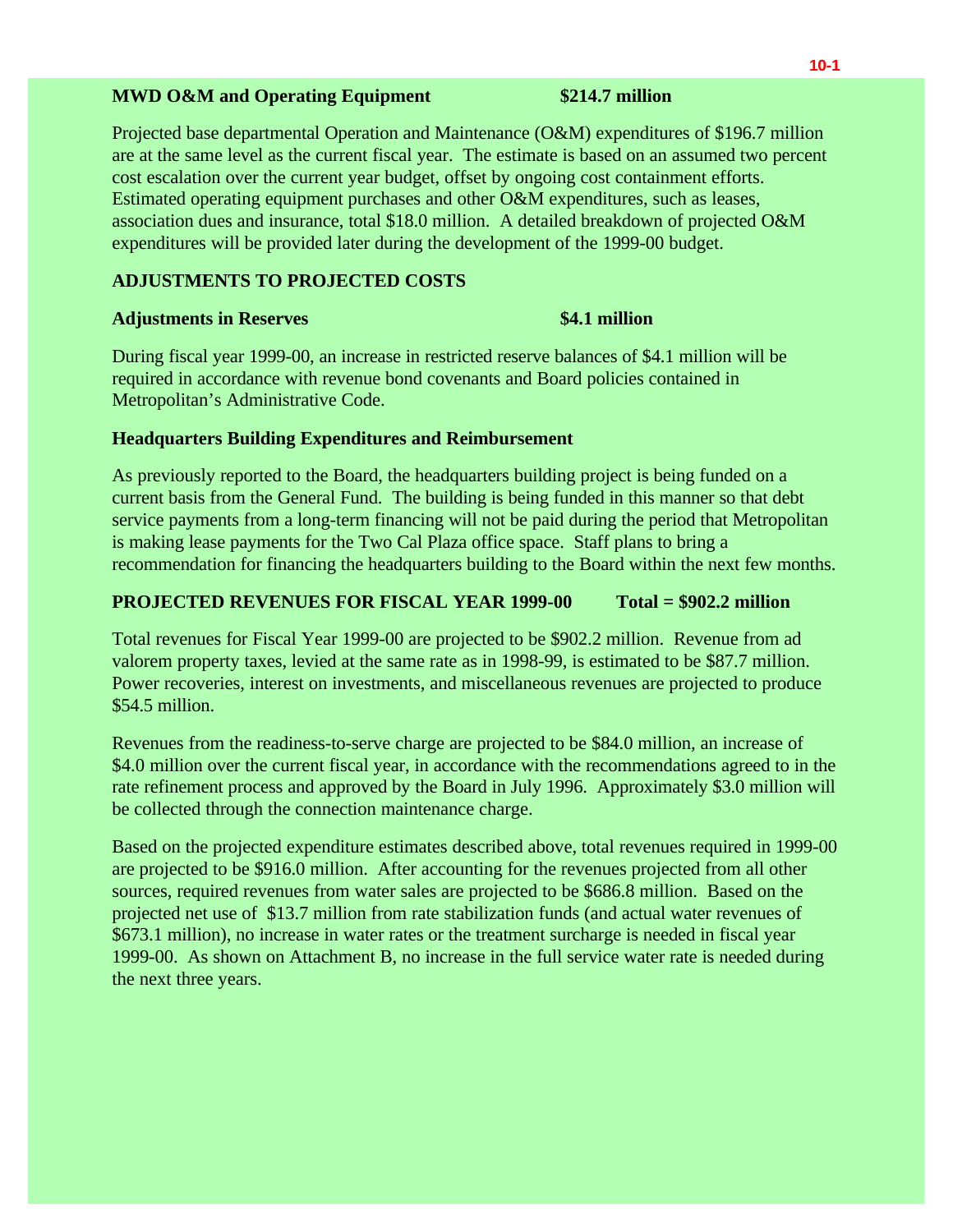### **ENVIRONMENTAL**

The recommendations made in this letter are exempt from the California Environmental Quality Act (CEQA) by Public Resources Code Section 21080(b) (8) since they make recommendations affecting revenues for the purposes of: 1) meeting operating expenses; 2) purchasing or leasing supplies, equipment or materials; 3) meeting financial reserve needs and requirements; and 4) obtaining funds for capital projects necessary to maintain service within existing service areas; and, additionally, since they constitute the creation of government funding mechanisms which do not involve commitment to any specific project which may result in a potentially significant physical impact on the environment or which will be used to fund projects which have CEQA documentation or which will have CEQA documentation in place prior to construction of any facility or facilities.

CGP:mb

**Attachment 10-1A**

**Attachment 10-1B**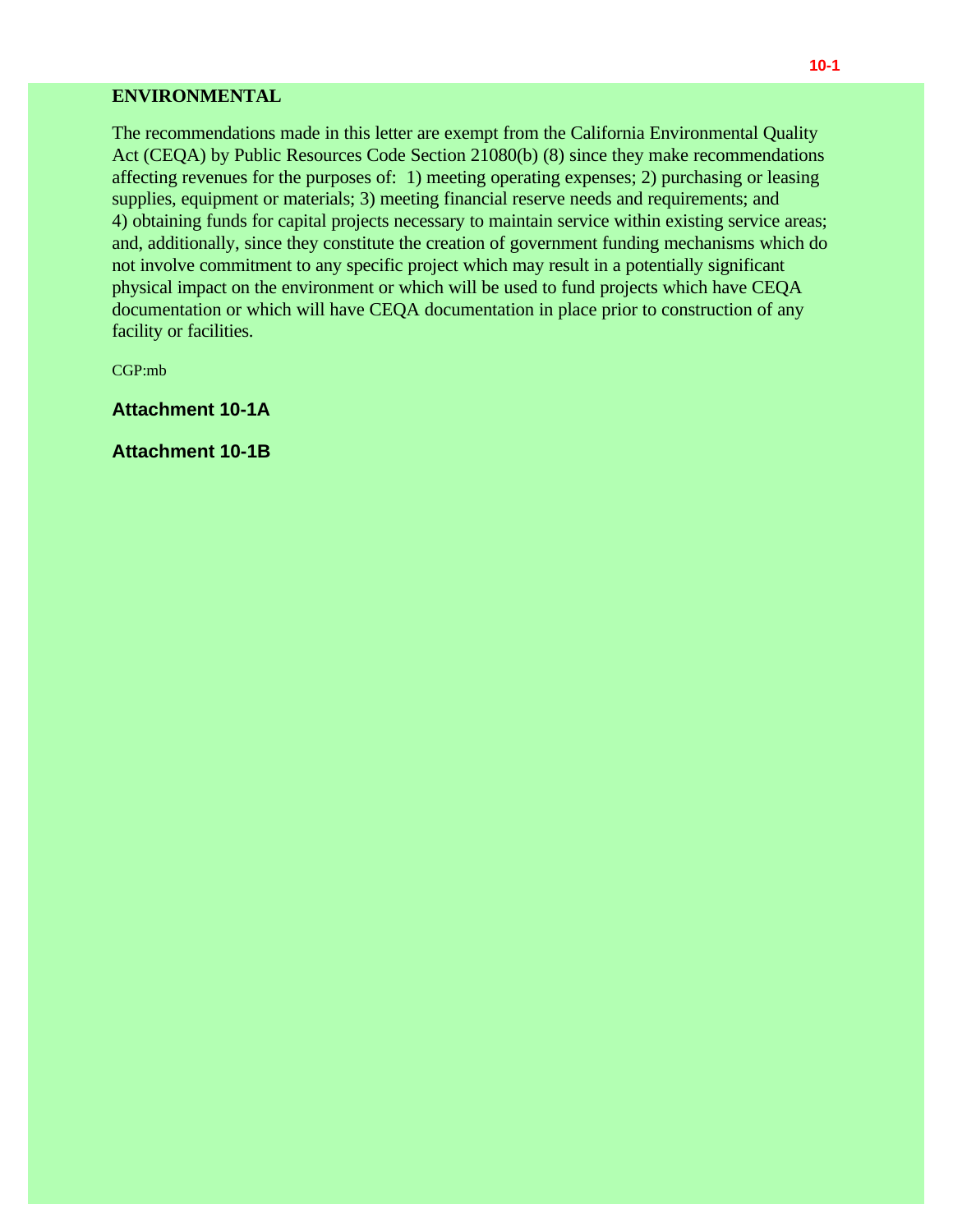### **Attachment A**

### **PROJECTED DRAFT 1999-00 REVENUE REQUIREMENTS (Cash Basis: \$ in thousands)**

| Projected                                          |                                       |            |            |            |            |            |  |  |  |  |
|----------------------------------------------------|---------------------------------------|------------|------------|------------|------------|------------|--|--|--|--|
|                                                    | 1998-99                               | 1999-00    | 2000-01    | 2001-02    | 2002-03    | 2003-04    |  |  |  |  |
| <b>Expenditures</b><br><b>State Water Contract</b> | $\sqrt[6]{\frac{1}{2}}$<br>257,337 \$ | 287,103 \$ | 298,970 \$ | 289,136 \$ | 285,174 \$ | 280,269    |  |  |  |  |
|                                                    |                                       |            |            |            |            |            |  |  |  |  |
| <b>Colorado River Aqueduct</b>                     | 26,504                                | 35,009     | 44,775     | 48,174     | 47,872     | 49,793     |  |  |  |  |
| <b>Deposit to Transfer Fund</b>                    | 24,000                                | 10,000     |            |            |            |            |  |  |  |  |
| Withdrawal from Transfer Fund for ESRP Fill        |                                       | (19, 153)  | (22, 533)  | (3, 240)   |            |            |  |  |  |  |
| <b>Water Management Programs</b>                   | 25,417                                | 30,106     | 36,659     | 42,791     | 44,702     | 45,457     |  |  |  |  |
| <b>Capital Program Financing</b>                   | 355,011                               | 354,123    | 365,588    | 373,155    | 362,163    | 367,955    |  |  |  |  |
| <b>O&amp;M</b> and Operating Equipment             | 220,500                               | 214,671    | 218,925    | 223,263    | 227,688    | 238,332    |  |  |  |  |
| <b>Sub-Total Costs</b>                             | 908,769                               | 911,859    | 942,385    | 973,279    | 967,600    | 981,806    |  |  |  |  |
| Adjustments                                        |                                       |            |            |            |            |            |  |  |  |  |
| Increase/(Decrease) in Required Reserves           | (25, 755)                             | 4,125      | 2,301      | 2,207      | 532        | 803        |  |  |  |  |
| <b>Total Obligations</b>                           | 883,014                               | 915,984    | 944,685    | 975,486    | 968,132    | 982,609    |  |  |  |  |
| <b>Less Other Revenues</b>                         |                                       |            |            |            |            |            |  |  |  |  |
| <b>Property Taxes</b>                              | (85, 958)                             | (87, 677)  | (89, 431)  | (91, 219)  | (93, 044)  | (93, 543)  |  |  |  |  |
| Interest Income                                    | (43, 520)                             | (37, 915)  | (37, 523)  | (38, 654)  | (40, 176)  | (41,064)   |  |  |  |  |
| <b>Power and Miscellaneous Revenue</b>             | (16, 648)                             | (16, 603)  | (17,053)   | (17, 362)  | (17, 486)  | (17, 813)  |  |  |  |  |
| Contracts                                          |                                       |            |            |            |            | (658)      |  |  |  |  |
| <b>Readiness to Serve Charge</b>                   | (80,000)                              | (84,000)   | (92,000)   | (100,000)  | (104,000)  | (104,000)  |  |  |  |  |
| <b>Connection Maintenance Charge</b>               | (3,001)                               | (2,978)    | (2,978)    | (2,978)    | (2,978)    | (2,978)    |  |  |  |  |
| <b>Sub-Total Other Revenues</b>                    | (229, 127)                            | (229, 173) | (238, 985) | (250, 213) | (257, 684) | (260, 056) |  |  |  |  |
| <b>Total Water Revenue Requirement</b>             | 653,887                               | 686,811    | 705,701    | 725,273    | 710,448    | 722,553    |  |  |  |  |
| <b>Water Sales Revenue</b>                         | 600,035                               | 673,045    | 704,933    | 757,261    | 786,206    | 803,464    |  |  |  |  |
| Increase (Decrease) in Reserve Balances            | (53, 852)                             | (13,766)   | (768)      | 31,989     | 75,758     | 80,911     |  |  |  |  |
| Water Sales (Cash Year TAF)                        |                                       |            |            |            |            |            |  |  |  |  |
| <b>Basic Treated</b>                               | 1,005                                 | 1,047      | 1,073      | 1,147      | 1,175      | 1,193      |  |  |  |  |
| <b>Basic Untreated</b>                             | 294                                   | 332        | 331        | 358        | 377        | 382        |  |  |  |  |
| <b>Seasonal Treated</b>                            | 123                                   | 126        | 194        | 213        | 229        | 232        |  |  |  |  |
| <b>Seasonal Untreated</b>                          | 53                                    | 157        | 139        | 149        | 161        | 164        |  |  |  |  |
| <b>Agricultural Treated</b>                        | 61                                    | 85         | 101        | 109        | 110        | 109        |  |  |  |  |
| <b>Agricultural Untreated</b>                      | 15                                    | 23         | 18         | 17         | 17         | 17         |  |  |  |  |
| <b>Total</b>                                       | 1,551                                 | 1,769      | 1,857      | 1,993      | 2,069      | 2,097      |  |  |  |  |

Note: If a financing for the Headquarters Building occurs, then the General Fund will be reimbursed. This will result in higher year end reserve levels.

| 2003-04                             |  |  |  |
|-------------------------------------|--|--|--|
| 280,269                             |  |  |  |
| 49,793                              |  |  |  |
| $\boldsymbol{\checkmark}$<br>$\sim$ |  |  |  |
| $\sim$                              |  |  |  |
| 45,457                              |  |  |  |